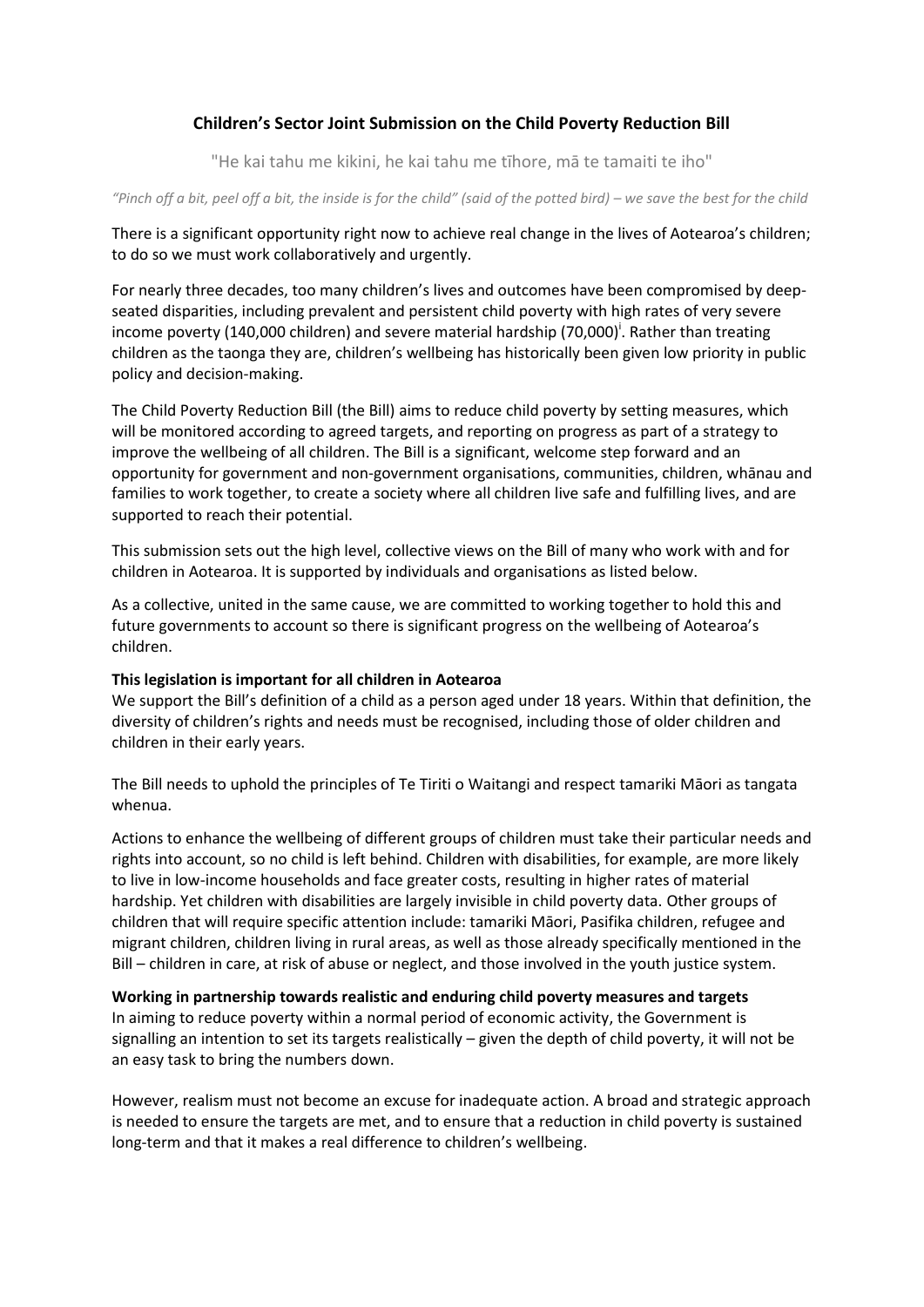Policies and actions to reduce child poverty need to be developed transparently and in partnership with the children's sector to support community-led development and to enable whānau, families and children themselves to contribute to identifying problems and shaping solutions.

## **Effective planning and policy-making for children requires good information**

Robust, disaggregated data and other evidence such as qualitative research and children's views must be used to inform decision-making affecting children.

The United Nations Convention on the Rights of the Child (the Children's Convention) provides an existing framework for planning to promote and protect children's wellbeing and should underpin the Child Wellbeing Strategy, as well as cross-government approaches that affect, and give effect to, children's rights.

We suggest that a set of rights-based principles be incorporated in the Bill to encourage coordinated, child-centred and whole family and whānau approaches to policies across government.

These principles should help define child wellbeing and what it will take for all children to have good childhoods where they can holistically exercise and enjoy their rights to, amongst other things: be treated with respect and dignity; be cared for by their parents and whānau, with support where needed; live free from violence; have an adequate standard of living; timely access to quality healthcare and education; opportunities to play and be with friends; and be connected to their own culture.

We recommend principles similar to those set out in section 5 of the Children, Young Persons, and Their Families (Oranga Tamariki) Legislation Act 2017 be used so that the Bill embeds children's rights, is mana enhancing and gives effect to the principles of whakapapa and whanaungatanga.

### **Being child-centred across government**

Measures to reduce child poverty will potentially be undermined unless the way children's rights and interests are taken into account across all of government is improved. In addition to sectors traditionally associated with children's wellbeing, such as health, education, housing and social services, decisions about transport, justice, the labour market, climate change, privacy and data protection and collection also impact on children.

## **Quality universal services are essential for all children**

Reducing child poverty and mitigating its impact on children depends on all children being able to access and benefit from quality universal public services, such as health, education and social services.

## **A Ministry for Children should be for all children**

We welcome that the Vulnerable Children Act 2014 is to be called the Children's Act 2014, in line with the Ministry's name change to Oranga Tamariki – Ministry for Children. We urge government to be transparent about how Oranga Tamariki will focus on all children. We are concerned that many children who fall outside current risk criteria will have difficulty accessing services, support and interventions that are critical to their wellbeing.

## **The importance of getting the measures right**

To accurately measure child poverty and its reduction, it is crucial that fixed line low-income after housing costs accurately represent current average housing prices and incomes. The fixed line measure takes income at a point in time (currently 2007) adjusted annually by the Consumer Price Index as a baseline. However, real incomes change over time, and while the median income may fluctuate, a reference year that is too outdated (as this one is) becomes out of touch with the reality of surviving on a low income.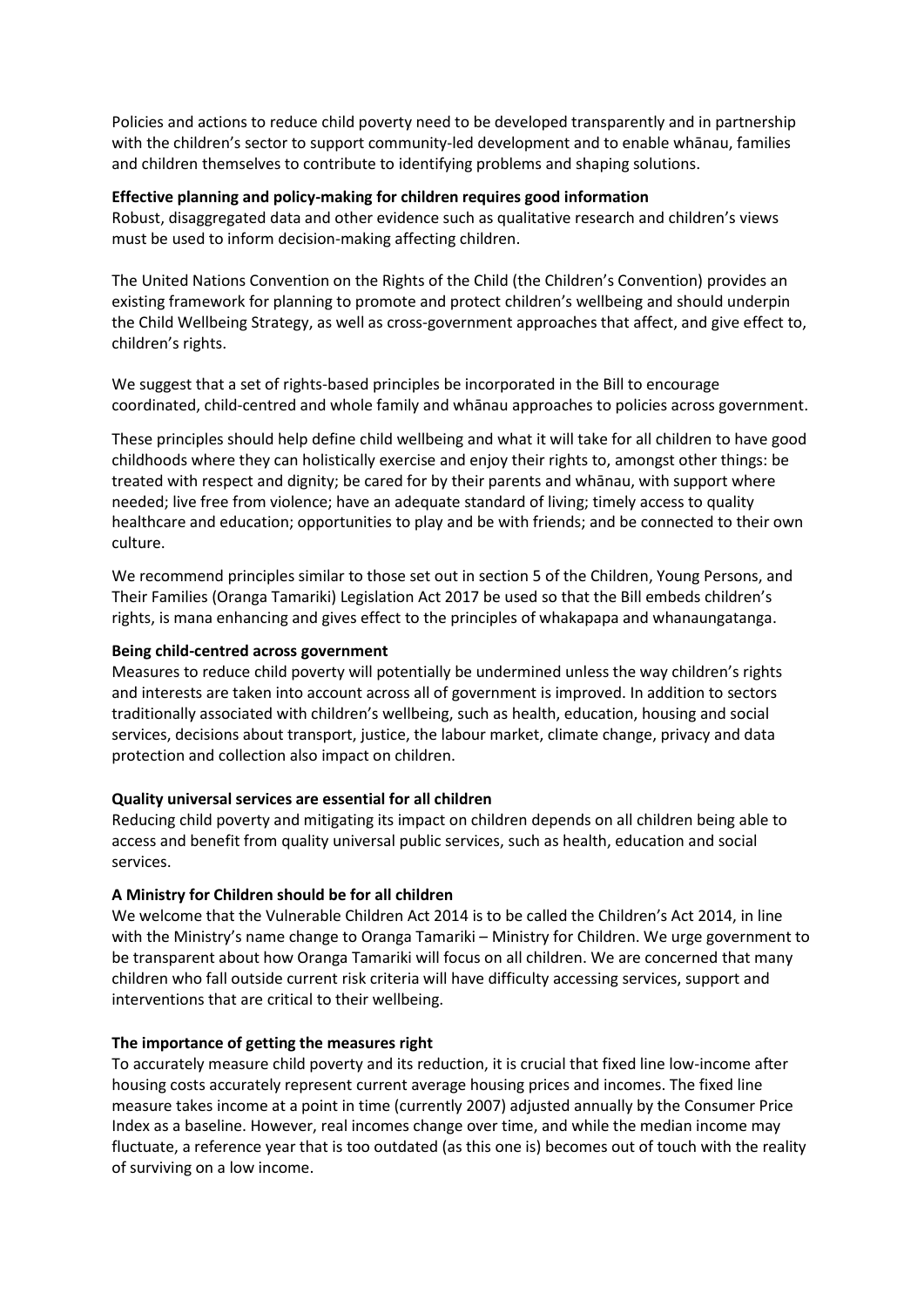The data collected by the Household Economics Survey (HES) is out of date by the time it is publicly reported on. For example, the latest income information for the 2018 Household Incomes report was collected between July 2016 and June 2017, and based on income information from the 12 months prior. This means that by the time the next report is released in July 2018, data on incomes for some families may be two years out of date.

Information in the HES is also drawn from an insufficient sample range and size. The survey is generally conducted on 3000-3500 private households, including only 1000 with children. A bigger sample size is needed, to provide an accurate representation of the population. To provide a more representative picture of the economic circumstances of Aotearoa's children, the sample needs to include a sufficient number of children with disabilities, tamariki Māori, Pasifika and Asian children, and a sample of children who are homeless. Poverty lines should be validated based on knowledge gained through consultation with those living on low incomes - of what level of income is required to ensure a minimum adequate standard of living for children, and what is needed for them to thrive.

## **We support the Bill's intent and recommend**:

- 1. The development and implementation of the Child Wellbeing Strategy, including action to reduce child poverty, be consistent with and uphold the principles of Te Tiriti o Waitangi.
- 2. Principles similar to those set out in section 5 of the Children, Young Persons, and Their Families (Oranga Tamariki) Legislation Act 2017 be included in the Bill to embed children's rights and ensure the Bill is mana enhancing and gives effect to the principles of whakapapa and whanaungatanga.
- 3. Poverty reduction targets and measures should be realistic and, most of all, backed by policies that will be effective in achieving them.
- 4. The Child Wellbeing Strategy:
	- take a child rights approach encompassing all children in Aotearoa New Zealand and all areas of their lives, as required under the Children's Convention; and
	- be developed, designed and monitored
		- o in consultation with children; and
		- $\circ$  in partnership with iwi and Māori organisations, non-government organisations and communities; and
	- be adequately resourced and budgeted for, have clear time frames and transparent processes for review, monitoring and reporting on progress.
- 5. Actions under the Child Wellbeing Strategy to reduce child poverty and improve the wellbeing of children should align public policies and social service delivery with children's rights so that all children and young people, at all stages of their childhood and adolescence, have access to and equitable outcomes from:
	- a. sufficient income and an adequate standard of living;
	- b. quality housing;
	- c. free quality public education;
	- d. good health, including nutritious food, and quality healthcare when needed; and
	- e. timely, flexible and integrated social support services when they need them.
- 6. The reference year for the fixed-line after housing costs poverty measure be updated at least every five years.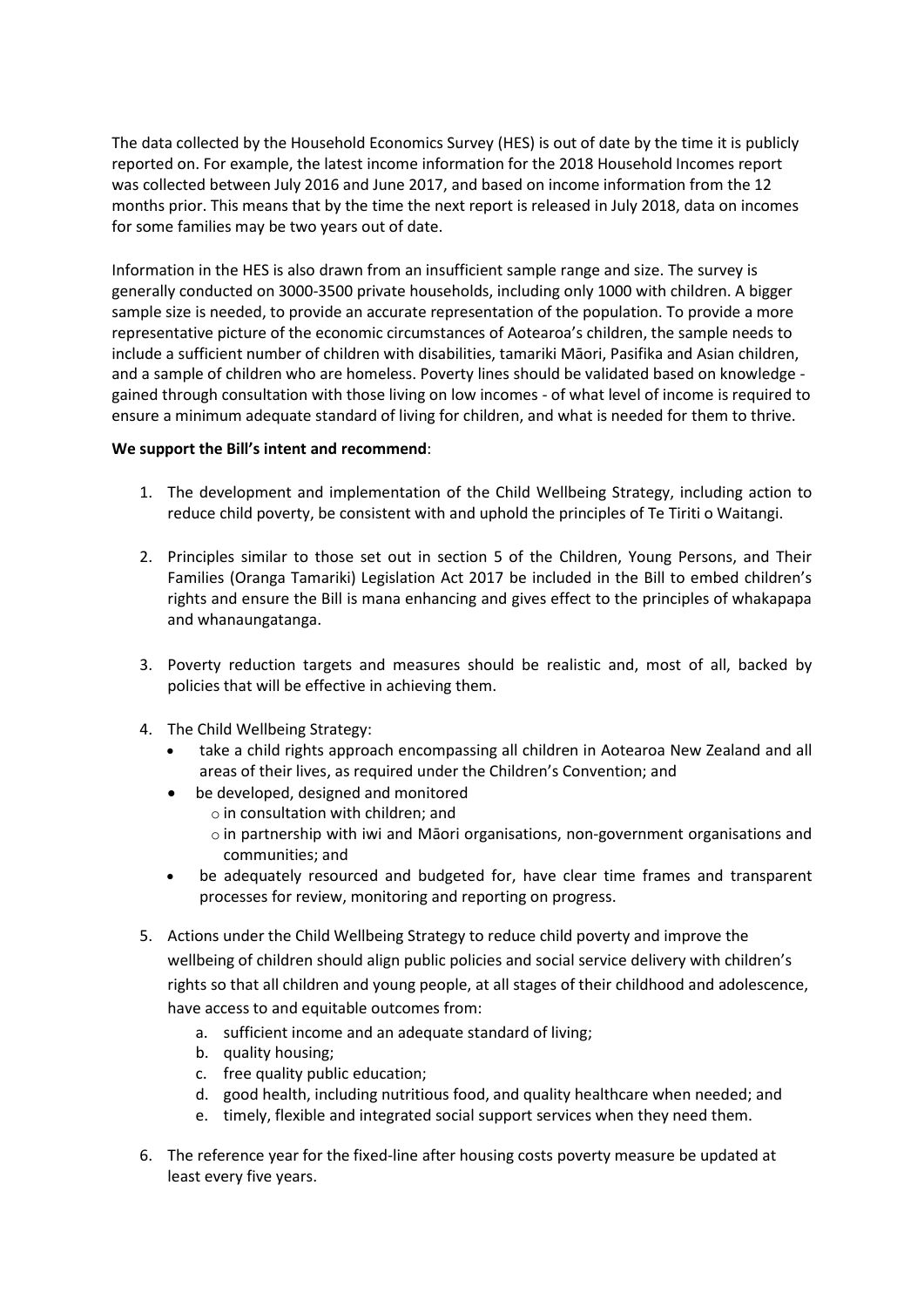7. More resourcing should be allocated to the collection of and reporting on data so that it can be captured, disaggregated and analysed as promptly as possible and based on a larger sample than currently taken by the Household Economics Survey (HES), from which the Household Incomes Report is drawn.

> *"Take care of our children Take care of what they hear Take care of what they see Take care of what they feel For how the children grow So will be the shape of Aotearoa"*

> > **Dame Whina Cooper ONZ**

This submission is endorsed by the following organisations and individuals committed to building a better Aotearoa-New Zealand for children:

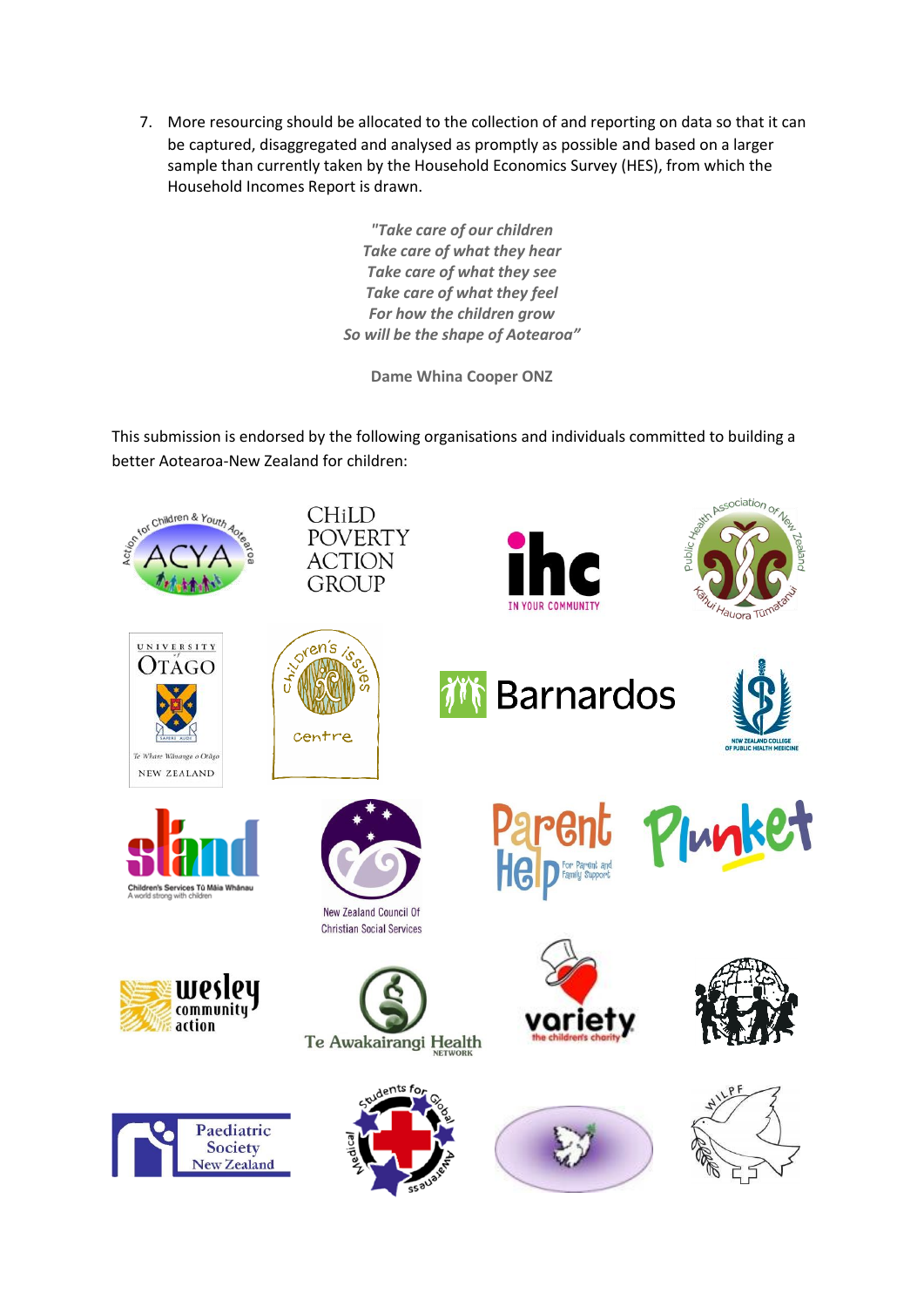











TE HUNGA HAUĀ MAURI MÕ NGÃ TÃNGATA KATOA

T. ۳ NGĀ TANGATA MICROFINANCE TRUST XXXXXX

**XXXXXXXXXXXXX** MICROFINANCE FOR THE PEOPLE Ngā Tangata Microfinance Ltd, PO Box 99890, Newmarket, Auckland 1149 - www.ntm.org.nz

*Full list of supporters below:*

*[Action for Children and Youth Aotearoa \(ACYA\)](http://www.acya.org.nz/) [Barnardos](https://www.barnardos.org.nz/) [Child Poverty Action Group](http://www.cpag.org.nz/) [Child Matters](http://www.childmatters.org.nz/)  [CCS Disability Action](https://www.ccsdisabilityaction.org.nz/) Dr Emily Keddell Dr John Garrett [He Whanau Manaaki A Tararua Free Kindergarten](http://www.wmkindergartens.org.nz/About-Us/Whanau-Manaaki-__I.143) Association [IHC New Zealand](https://ihc.org.nz/) [Medical Students for Global Awareness](https://www.facebook.com/msga.nz/)  [New Zealand College of Public Health Medicine](https://www.nzcphm.org.nz/)  [New Zealand Council of Christian Social Services \(NZCCSS\)](http://nzccss.org.nz/) [New Zealand Council of Trade Unions Te Kauae Kaimahi](https://www.union.org.nz/) [Ngā Tangata Microfinance](https://www.ngatangatamicrofinance.org.nz/) OMEP Auckland Chapter [OMEP Aotearoa](http://www.omepaotearoa.org.nz/) OMEP Otago Chapter [Paediatric Society of New Zealand](http://www.paediatrics.org.nz/) [Parent Help](http://www.parenthelp.org.nz/) [Peace Movement Aotearoa](http://www.converge.org.nz/pma/)  [Plunket](https://www.plunket.org.nz/)  [Public Health Association of New Zealand](https://www.pha.org.nz/)  [Save the Children New Zealand](https://savethechildren.org.nz/) [Social Service Providers Aotearoa](https://www.sspa.org.nz/) [Stand Children's Services Tu Maia Whanau](https://www.standforchildren.org.nz/) [Te Awakairangi Health Network](https://teawakairangihealth.org.nz/) [University of Otago Child](http://www.otago.ac.nz/cic/index.html)ren's Issues Centre [University of Otago Department of Paediatrics and Child Health Association](http://www.otago.ac.nz/wellington/departments/paediatricschildhealth/) [University of Otago Department of Public Health](http://www.otago.ac.nz/wellington/departments/publichealth/) Variety - T[he Children's Charity](https://www.variety.org.nz/)  [Wesley Community Action](http://www.wesleyca.org.nz/)*